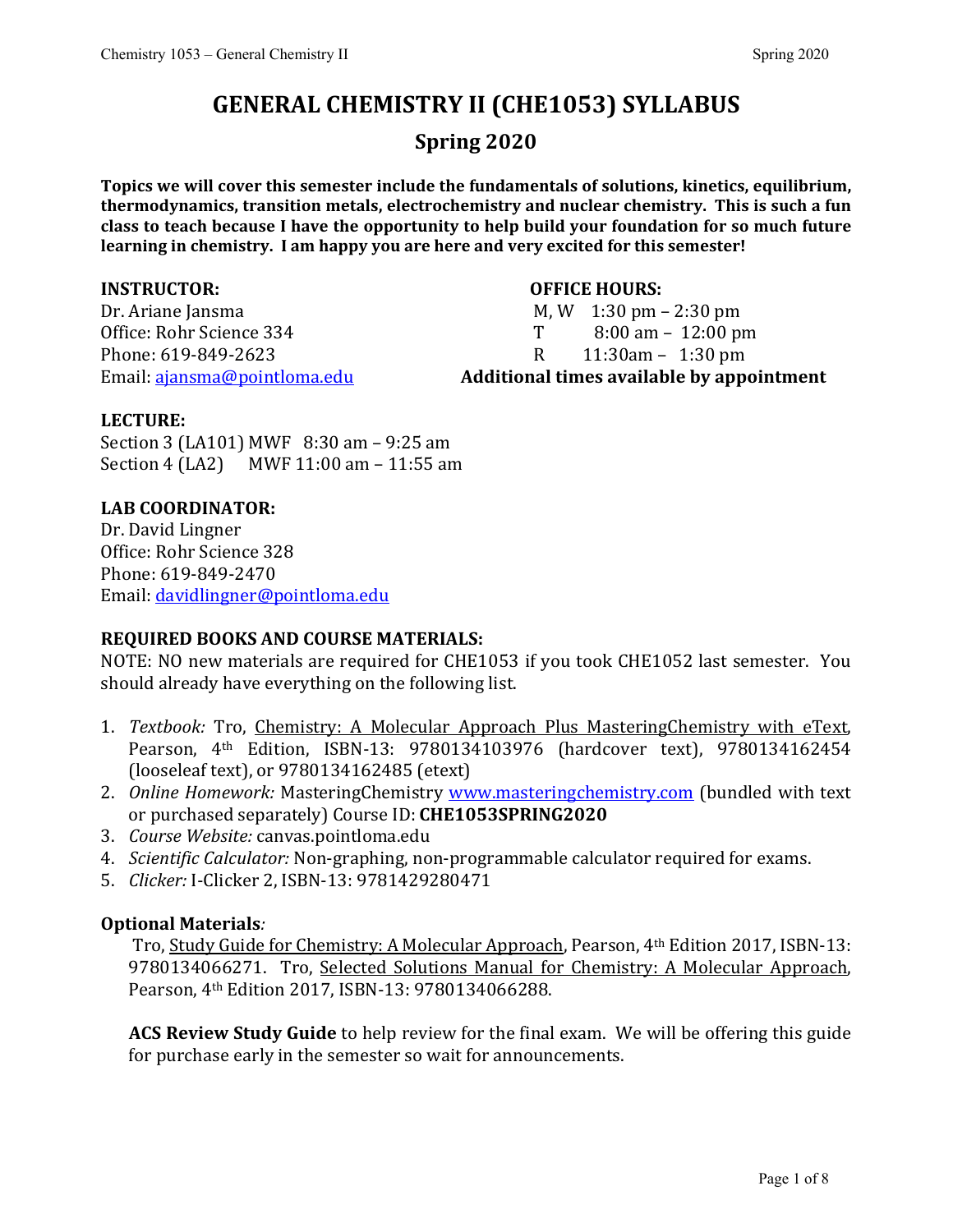#### **COURSE OBJECTIVES:**

This is the second course in a two-semester sequence studying the general principles of Chemistry. The course is designed to meet the following objectives:

- Teach chemical facts and theories
- Provide a conceptual framework of modern chemistry
- Develop laboratory skills in the practice of chemical science (CHE1053L)

Topics covered include solutions, reaction rates, chemical equilibrium (including acid-base equilibria and solubility equilibria), thermodynamics, electrochemistry, transition metals, and nuclear chemistry. Although the laboratory portion is a separate course, it is a co-requisite and thus an integral part of learning for this course.

#### **LEARNING OUTCOMES:**

An in depth knowledge of chemistry is critical in understanding basic and applied sciences, engineering, and medical professions as well as providing valuable insight for comprehending current events and policies.

#### **Specifically, upon completion of this course, students will be able to:**

- Demonstrate a foundational knowledge of the general principles of chemistry including the behavior of solutions, the characteristics of equilibrium (including acid/base equilibrium), the significance of free energy, the properties of electrochemistry, and structures of transition metal and their compounds.
- Solve problems related to describing basic chemical kinetics, characterizing reaction equilibrium, predicting the direction of spontaneous change, calculating electrochemical cell potentials and writing chemical equations for selected chemical reactions.
- Perform basic chemical laboratory techniques related to the topics listed above (CHE1053L).

#### **PREREQUISITES:**

**Chemistry Prerequisite**: Successful completion of General Chemistry I (CHE 1052), or the equivalent.

**Mathematical Expectations**: Math skills equivalent to those taught in pre-calculus.

**COREQUISITE:** CHE1053L

#### **EVALUATION:**

The activities described below will contribute to your total course grade according to the following:

| 50%             |
|-----------------|
| 15%             |
| 20 <sub>%</sub> |
| 15%             |
|                 |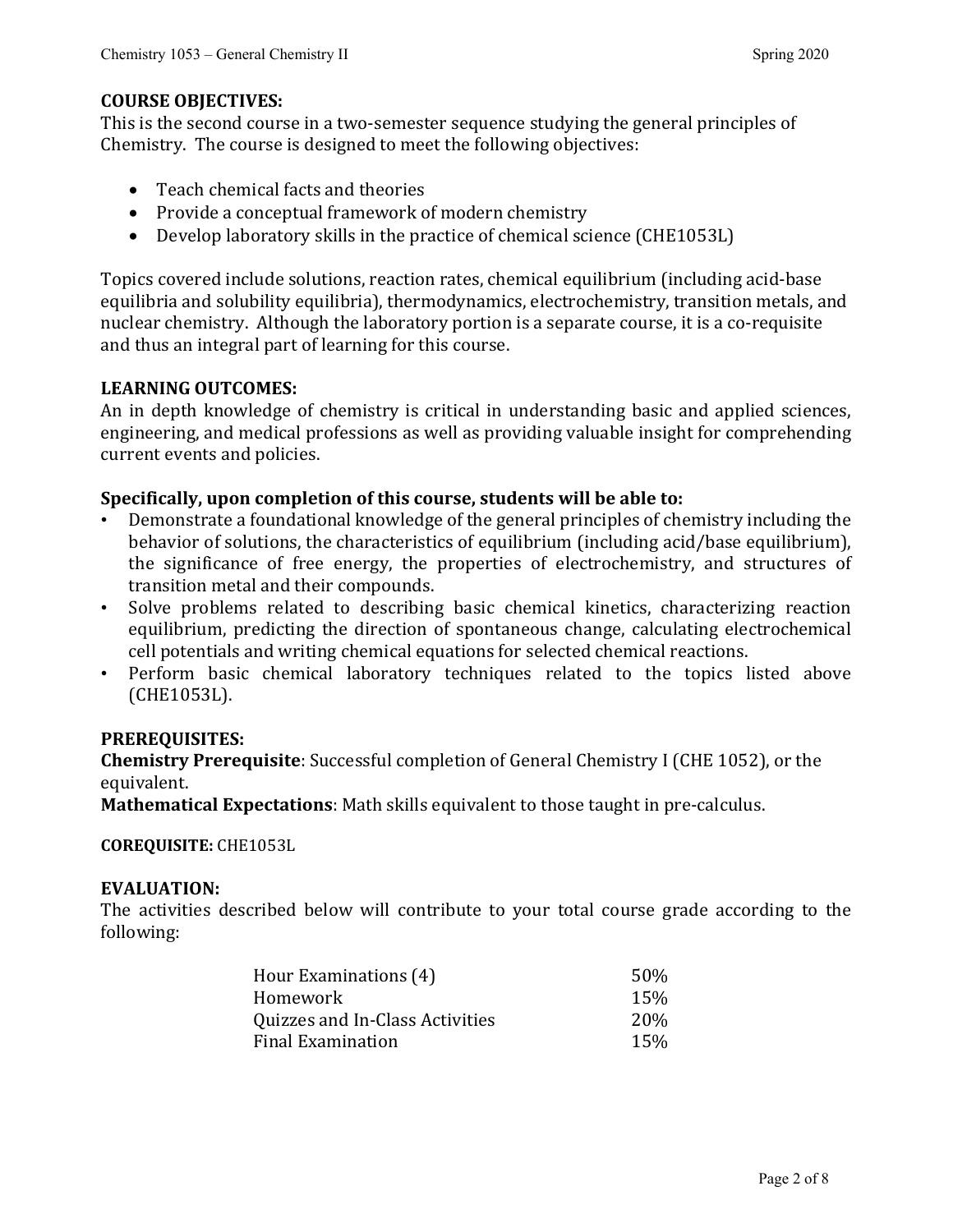Letter grades will be assigned at the end of the course based on your percentage of total possible points, according to the following APPROXIMATE scale:

| A | $90 - 100\%$ |
|---|--------------|
| B | $80 - 90\%$  |
| C | 70 – 80%     |
| D | $60 - 70%$   |
| F | $<60\%$      |

(+) and (–) grades will be assigned within each bracket. There is no A+ grade.

#### **Strategies for success in CHE1053**

- 1. It is crucial that you not only memorize but thoroughly understand course material. Focus on recognizing patterns and learn to apply the problem solving strategies that are introduced in the book and lecture.
- 2. Working problems is the key to success. Work the practice problems in the book as you read the material and start homework sets early so that you can take advantage of office hours and review sessions. Practice additional problems at the end of each chapter (especially if there is an area where you are struggling).
- 3. COME TO CLASS! History shows that attendance is critical to strong performance on exams in chemistry.
- 4. Come prepared to class. Not just attendance, but the time you invest in reading the assigned sections and answering prelecture problems will be very important when it comes time to study for exams.
- 5. Get help if you don't understand something. The instructors are here for you!

#### *Advice from previous General Chemistry students*

- Read the sections assigned for each lecture beforehand. Even if you don't understand what you are reading, it will make so much sense when the instructor explains it. Doing this keeps you on top of this class and makes quizzes and tests much easier to study for.
- I advise them to start mastering chemistry assignments as soon as they are assigned. They should take advantage of office hours, too.
- Go to office hours if you don't understand something! Read the textbook it actually helps so much to go over those examples and do them yourself. When studying for the exams, redo examples from class handouts.
- Dedicate a certain amount of time each day to reviewing in class material and go to office hours if you are confused about anything at all.
- Pay attention and show up to class! Also read and take notes on the sections that will be covered in lecture. If you're struggling in the class or just not understanding even one thing, go to the tutoring center or office hours and really get it down.
- Stay on top from the beginning. Work on test taking strategy. Study. Exams are everything.
- Study hard and prioritize your time. Also, make a good relationship with the professor.
- Apply yourself and work hard. You as an individual determine your success in general chemistry.
- Take the class seriously from the very beginning. Review notes directly after class.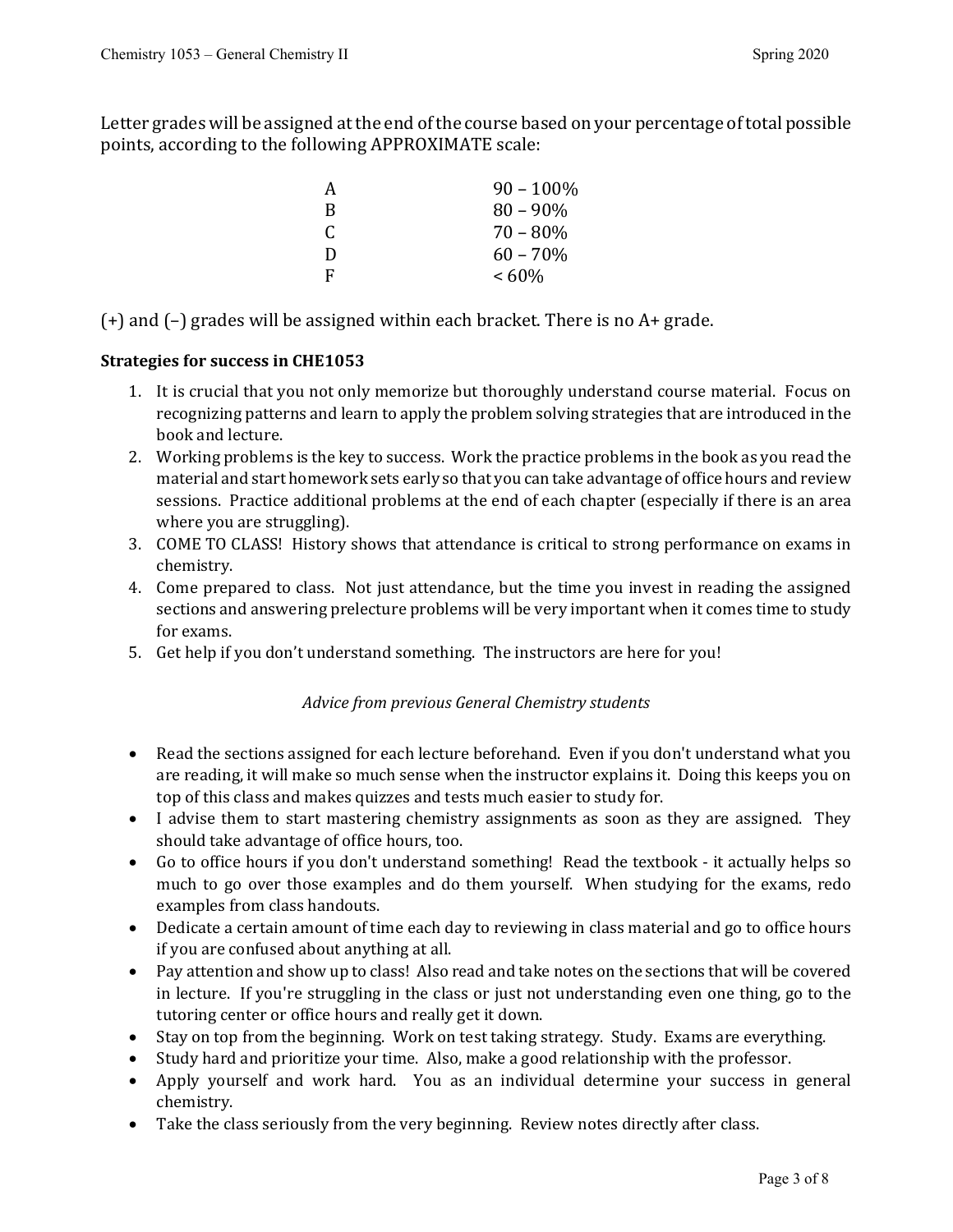#### **ADMINISTRATION:**

- 1. **Attendance**: You are responsible for all the material covered during class. Regular and punctual attendance at all classes is considered essential to optimum academic achievement. If the student is absent from more than 10 percent of class meetings, the faculty member can file a written report which may result in de-enrollment. If the absences exceed 20 percent, the student may be deenrolled without notice until the university drop date or, after that date, receive the appropriate grade for their work and participation. See **Academic Policies** in the Undergraduate Academic Catalog. A lab absence will result in a zero on that lab report and lab quiz.
- 2. The use of portable electronic devices (phones, laptops, iPods, etc.) not related to the course is not permitted in the classroom.
- 3. **Online Homework:** Homework will be assigned three times per week, due Monday, Wednesday and Friday, through MasteringChemistry (www.masteringchemistry.com course ID: and Friday, through MasteringChemistry (www.masteringchemistry.com **CHE1053SPRING2020**). Successful completion of the homework is essential in mastering the course material. Late assignments will not be accepted.
- 4. **In-Class Activities**: In-Class activities will be assigned and collected periodically during the semester. In-class activities cannot be made up; however, the lowest in-class activity score will be discarded when final grades are computed. **iclickers will be used regularly to record in-class participation.**
- 5. **Exams and Quizzes**: Four exams and a comprehensive final will be given during the semester. Make-up exams will be arranged only if the instructor is contacted prior to the scheduled exam time and then only if you present an institutionally valid excuse. Unannounced quizzes will be given periodically throughout the semester. Quizzes cannot be made up; however, the lowest quiz score will be discarded when final grades are computed. *Only non-graphing and non-programmable calculators may be used for exams and quizzes.*
- 6. **Canvas**: Canvas (canvas.pointloma.edu) is used as a repository for course material such as lecture notes, slides, and miscellaneous items. Announcements will be sent out via Canvas. It is your responsibility to check Canvas regularly and to confirm that your correct email address is in the system. Grades will be posted periodically to Canvas.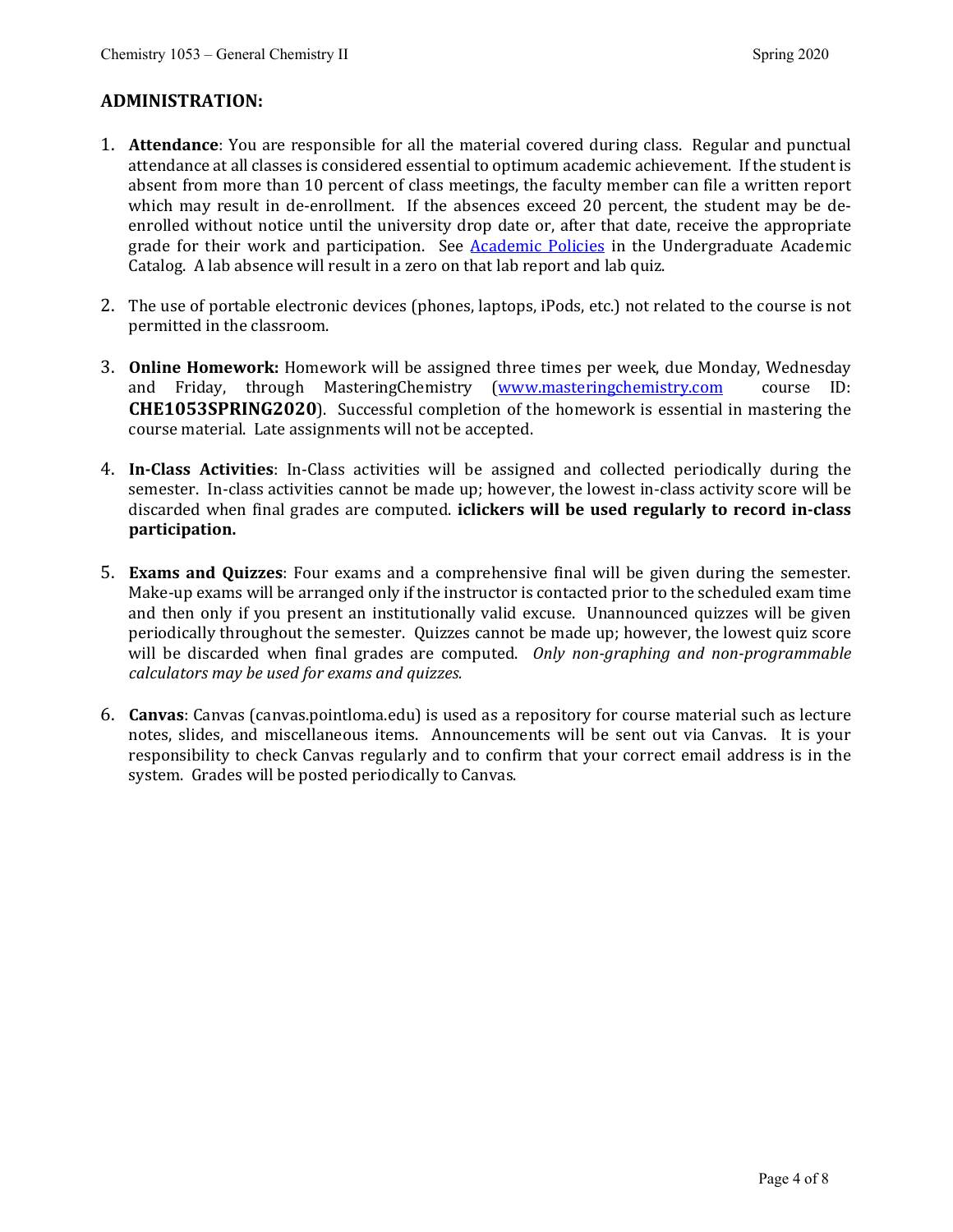#### **PLNU Mission**

#### **To Teach ~ To Shape ~ To Send**

Point Loma Nazarene University exists to provide higher education in a vital Christian community where minds are engaged and challenged, character is modeled and formed, and service is an expression of faith. Being of Wesleyan heritage, we strive to be a learning community where grace is foundational, truth is pursued, and holiness is a way of life.

#### **FINAL EXAMINATION POLICY**

Successful completion of this class requires taking the final examination **on its scheduled day**. The final examination schedule is posted on the [Class Schedules](http://www.pointloma.edu/experience/academics/class-schedules) site. No requests for early examinations or alternative days will be approved.

#### **PLNU COPYRIGHT POLICY**

Point Loma Nazarene University, as a non-profit educational institution, is entitled by law to use materials protected by the US Copyright Act for classroom education. Any use of those materials outside the class may violate the law.

#### **PLNU ACADEMIC HONESTY POLICY**

Students should demonstrate academic honesty by doing original work and by giving appropriate credit to the ideas of others. Academic dishonesty is the act of presenting information, ideas, and/or concepts as one's own when in reality they are the results of another person's creativity and effort. A faculty member who believes a situation involving academic dishonesty has been detected may assign a failing grade for that assignment or examination, or, depending on the seriousness of the offense, for the course. Faculty should follow and students may appeal using the procedure in the university Catalog. See [Academic Policies](http://catalog.pointloma.edu/content.php?catoid=41&navoid=2435) for definitions of kinds of academic dishonesty and for further policy information.

#### **PLNU ACADEMIC ACCOMMODATIONS POLICY**

While all students are expected to meet the minimum standards for completion of this course as established by the instructor, students with disabilities may require academic adjustments, modifications or auxiliary aids/services. At Point Loma Nazarene University (PLNU), these students are requested to register with the Disability Resource Center (DRC), located in the Bond Academic Center. [\(DRC@pointloma.edu](mailto:DRC@pointloma.edu) or 619-849-2486). The DRC's policies and procedures for assisting such students in the development of an appropriate academic adjustment plan (AP) allows PLNU to comply with Section 504 of the Rehabilitation Act and the Americans with Disabilities Act. Section 504 (a) prohibits discrimination against students with special needs and guarantees all qualified students equal access to and benefits of PLNU programs and activities. After the student files the required documentation, the DRC, in conjunction with the student, will develop an AP to meet that student's specific learning needs. The DRC will thereafter email the student's AP to all faculty who teach courses in which the student is enrolled each semester. The AP must be implemented in all such courses.

If students do not wish to avail themselves of some or all of the elements of their AP in a particular course, it is the responsibility of those students to notify their professor in that course. PLNU highly recommends that DRC students speak with their professors during the first two weeks of each semester about the applicability of their AP in that particular course and/or if they do not desire to take advantage of some or all of the elements of their AP in that course.

#### **PLNU ATTENDANCE AND PARTICIPATION POLICY**

Regular and punctual attendance at all classes is considered essential to optimum academic achievement. If the student is absent from more than 10 percent of class meetings, the faculty member can file a written report which may result in de-enrollment. If the absences exceed 20 percent, the student may be de-enrolled without notice until the university drop date or, after that date, receive the appropriate grade for their work and participation. See **Academic Policies** in the Undergraduate Academic Catalog.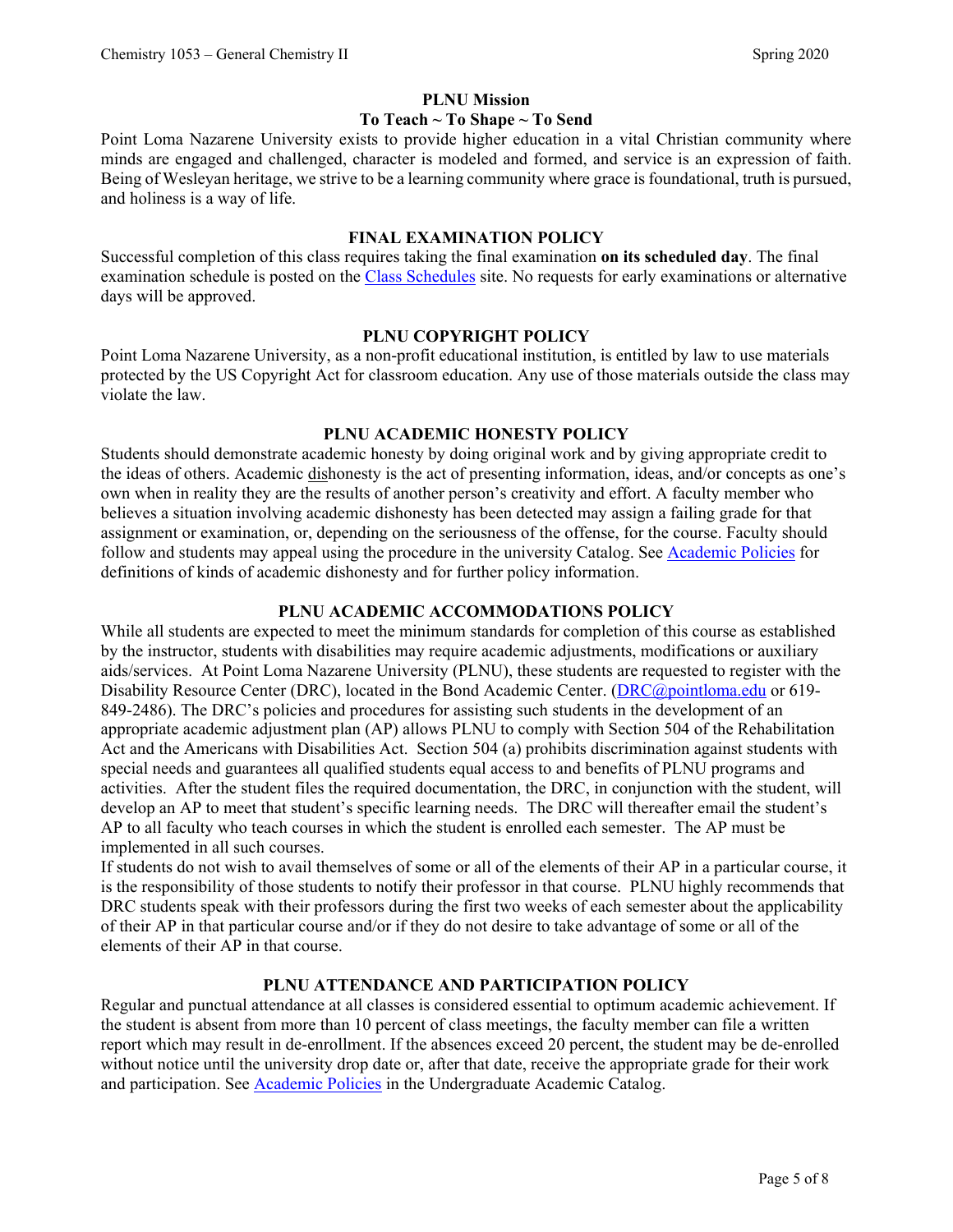# **GENERAL CHEMISTRY II (CHE 1053)** *TENTATIVE* **SPRING 2020 CLASS SCHEDULE**

| <b>DATE</b> | <b>TOPIC</b>                                        | <b>READING ASSIGNMENT</b> |
|-------------|-----------------------------------------------------|---------------------------|
| Jan 14 (T)  | Properties of Solutions                             | Chapter 13.1 - 13.2, 13.5 |
| Jan 15 (W)  | <b>Factors Affecting Solubility</b>                 | Chapter 13.3 - 13.4       |
| Jan 17 (F)  | <b>Colligative Properties</b>                       | Chapter 13.6 - 13.7       |
| Jan 20 (M)  | Martin Luther King Day                              | <b>NO CLASS</b>           |
| Jan 22 (W)  | <b>Colligative Properties</b>                       | Chapter 13.6 - 13.7       |
| Jan 24 (F)  | <b>Reaction Rates</b>                               | Chapter $14.1 - 14.3$     |
| Jan 27 (M)  | Integrated Rate Law and Effect of Temperature       | Chapter $14.4 - 14.5$     |
| Jan 29 (W)  | <b>Collision Theory and Reaction Mechanisms</b>     | Chapter $14.5 - 14.6$     |
| Jan 31 (F)  | Catalysis                                           | Chapter 14.7              |
| Feb 3 (M)   | Chapter 14                                          | Chapter 14                |
| Feb 5 $(W)$ | Exam 1 (Chapters 13, 14)                            |                           |
| Feb $7(F)$  | <b>Equilibrium Principles</b>                       | Chapter 15.1 - 15.5       |
| Feb 10 (M)  | <b>Equilibrium Calculations</b>                     | Chapter 15.6 - 15.7       |
| Feb 12 (W)  | Equilibrium Calculations & Le Chatelier's Principle | Chapter 15.8 - 15.9       |
| Feb 14 (F)  | Le Chatelier's Principle                            | Chapter 15.9              |
| Feb 17 (M)  | Chapter 15                                          | Chapter 15                |
| Feb 19 (W)  | Nature of Acid and Base                             | Chapter $16.1 - 16.4$     |
| Feb 21 (F)  | pH Calculations and Acid/Base Strength              | Chapter $16.5 - 16.6$     |
| Feb 24 (M)  | Bases, Salts, and Polyprotic Acids                  | Chapter 16.7-16.9         |
| Feb 26 (W)  | Acids Strength and Molecular Structure              | Chapter $16.10 - 16.11$   |
| Feb 28 (F)  | Chapter 16                                          | Chapter 16                |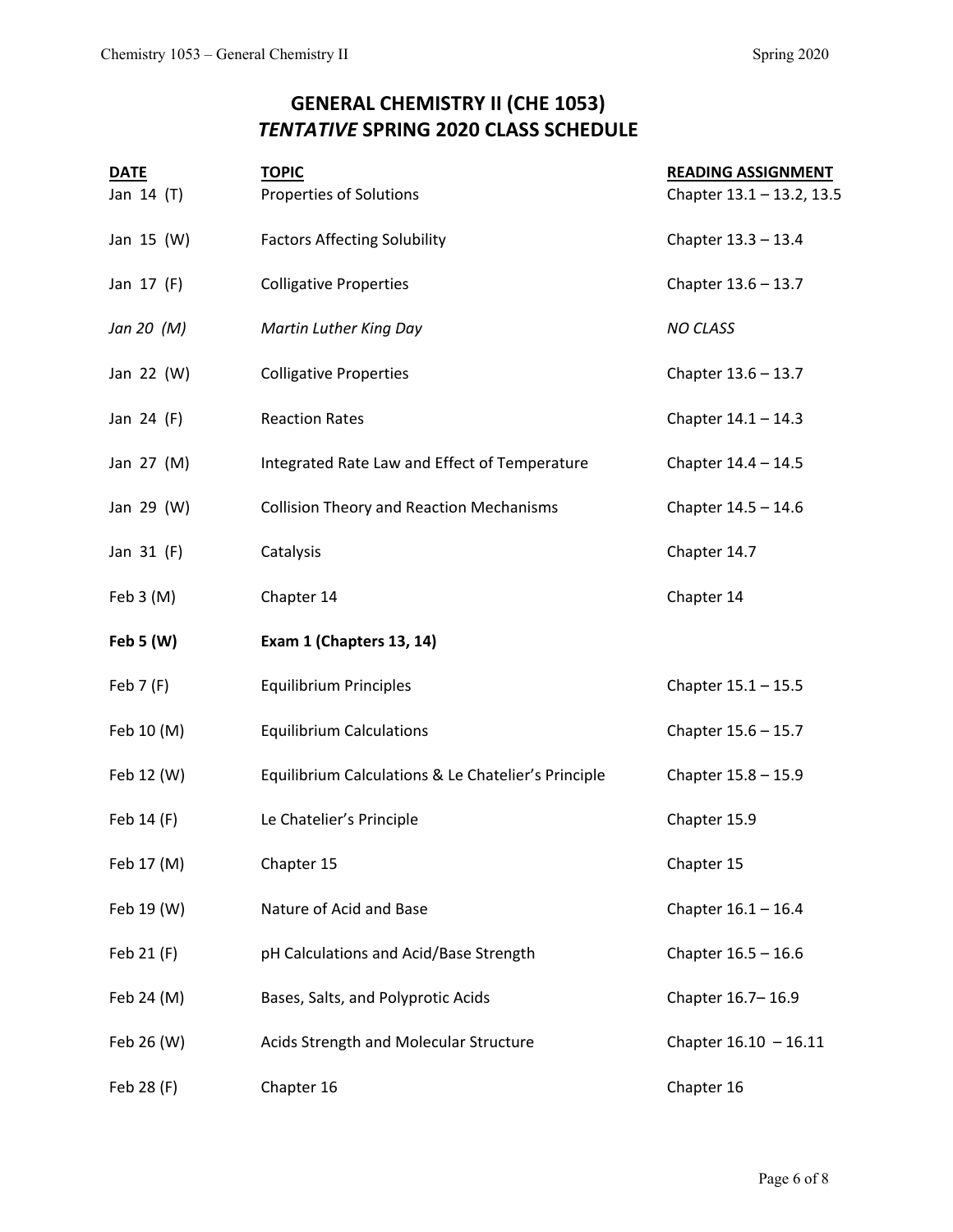| <b>DATE</b> | <b>TOPIC</b>                                  | <b>READING ASSIGNMENT</b> |
|-------------|-----------------------------------------------|---------------------------|
| Mar $2(M)$  | <b>Common lons and Buffers</b>                | Chapter $17.1 - 17.3$     |
| Mar $4 (W)$ | <b>Titration Principles</b>                   | Chapter 17.4              |
| Mar $6(F)$  | EXAM 2 (Chapters 15, 16, and 17a)             |                           |
| Mar $9-13$  | Spring Mid-Term Break                         | <b>NO CLASS</b>           |
| Mar 16 (M)  | pH Curves and Indicators                      | Chapter 17.4              |
| Mar 18 (W)  | Solubility Equilibria                         | Chapter 17.5 - 17.6       |
| Mar 20 (F)  | Complex Ion Equilibria                        | Chapter 17.7 - 17.8       |
| Mar 23 (M)  | Finish 17/Start 18                            | Chapter 17/18             |
| Mar 25 (W)  | Spontaneity, Entropy, and 2 <sup>nd</sup> Law | Chapter $18.1 - 18.3$     |
| Mar 27 (F)  | Free Energy - The Concept                     | Chapter 18.4 - 18.5       |
| Mar 30 (M)  | Free Energy and Chemical Reactions            | Chapter 18.6 - 18.7       |
| Apr $1$ (W) | Free Energy and the Equilibrium Constant      | Chapter 18.8 - 18.10      |
| Apr 3 (F)   | Exam 3 (Chapter 17b and 18)                   |                           |
| Apr $6$ (M) | Half Reactions and Balancing                  | Chapter 19.1 - 19.2       |
| Apr 8 (W)   | Cell Potential and Free Energy                | Chapter 19.4 - 19.5       |
| Apr 10 (F)  | <b>EASTER BREAK</b>                           | <b>NO CLASS</b>           |
| Apr 13 (M)  | <b>EASTER BREAK</b>                           | <b>NO CLASS</b>           |
| Apr 15 (W)  | Cell Potential and Concentration Effects      | Chapter 19.6 - 19.7       |
| Apr 17 (F)  | <b>Electrolysis and Corrosion</b>             | Chapter 19.8 - 19.9       |
| Apr 20 (M)  | <b>Coordination Compounds and Isomers</b>     | Chapter $25.1 - 25.4$     |
| Apr 22 (W)  | Metal-Ligand Bonding and "d" Orbitals         | Chapter 25.5 - 25.6       |
| Apr 24 (F)  | Metal-Ligand Bonding and "d" Orbitals         | Chapter 25.5 - 25.6       |
| Apr 27 (M)  | Nuclear Chemistry                             | Chapter 20.3 - 20.6       |